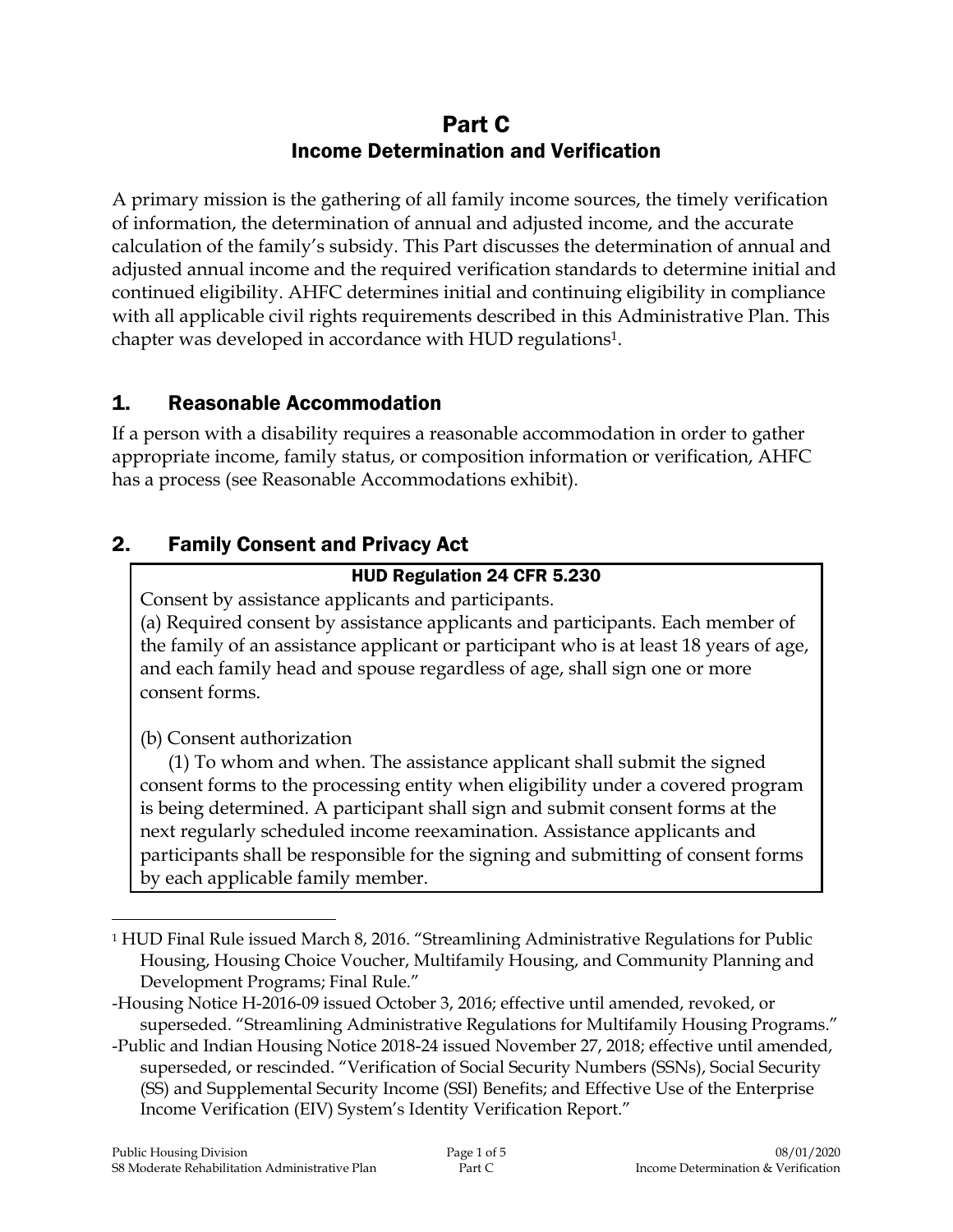(2) Subsequent consent forms—special cases. Participants are required to sign and submit consent forms at the next interim or regularly scheduled income reexamination under the following circumstances:

- (i) When any person 18 years or older becomes a member of the family;
- (ii) When a member of the family turns 18 years of age; and
- (iii) As required by HUD or the PHA in administrative instructions.

#### HUD Regulation 24 CFR 5.232

Penalties for failing to sign consent forms.

(a) Denial or termination of benefits. In accordance with the provisions governing the program involved, if the assistance applicant or participant, or any member of the assistance applicant's or participant's family, does not sign and submit the consent form as required in § 5.230, then:

(1) The processing entity shall deny assistance to and admission of an assistance applicant;

(2) Assistance to, and the tenancy of, a participant may be terminated.

#### AHFC Policy

AHFC and NWA will obtain proper family consent forms and advise families of privacy rights prior to verification of income or family composition.

#### HUD Regulation 24 CFR 5.240

Family disclosure of income information to the responsible entity and verification.

(a) This section applies to families that reside in dwelling units with assistance under the public housing program, the Section 8 tenant-based assistance programs, or for which project-based assistance is provided under the Section 8, Section 202, or Section 811 program.

(b) The family must promptly furnish to the responsible entity any letter or other notice by HUD to a member of the family that provides information concerning the amount or verification of family income.

(c) The responsible entity must verify the accuracy of the income information received from the family, and change the amount of the total tenant payment, tenant rent or Section 8 housing assistance payment, or terminate assistance, as appropriate, based on such information.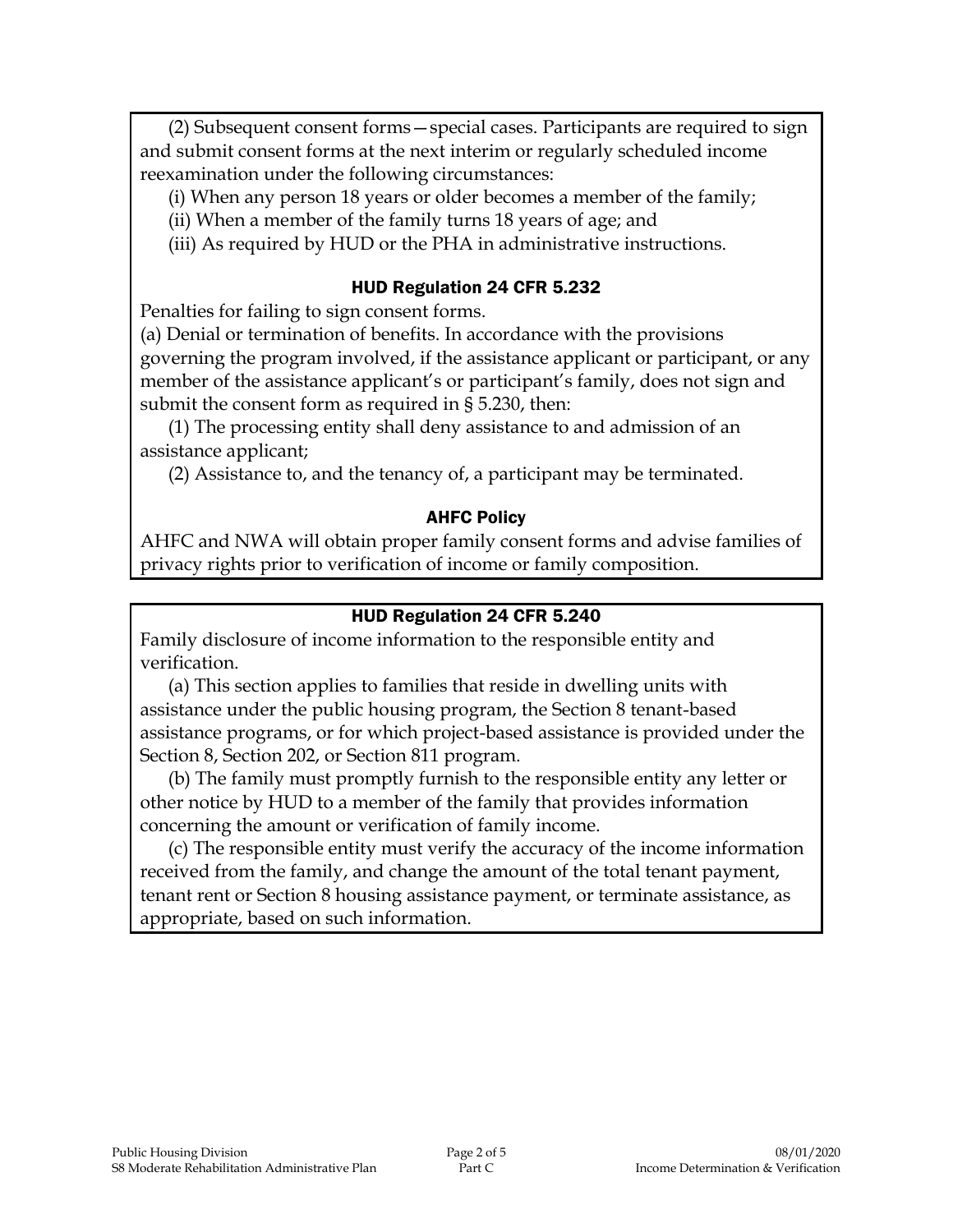## 3. Calculating Annual Income

AHFC has established a Minimum Income Threshold to be \$5,000 per family per year. This threshold applies to income for both applicant and participant families. Families declaring an annual income less than \$5,000 will pay the greater of the calculation method or the AHFC Minimum Rent.

- $\triangleright$  See the Examinations and Interviews chapter for the required minimum rent.
- $\triangleright$  Families subject to the minimum rent that are unable to pay may request an exception. See Minimum Rent Exemption exhibit.

## 4. Verifications

#### HUD Regulation 24 CFR 5.233(a)

Mandated use of HUD's Enterprise Income Verification (EIV) System. (2) Processing entities must use HUD's EIV system in its entirety:

(i) As a third party source to verify tenant employment and income information during mandatory reexaminations or recertifications of family composition and income, in accordance with §5.236, and administrative guidance issued by HUD; and

(ii) To reduce administrative and subsidy payment errors in accordance with HUD administrative guidance.

## HUD Regulation 24 CFR 880.601(b)

Management and maintenance. The owner is responsible for all management functions, including determining eligibility of applicants, selection of tenants, reexamination and verification of family income and composition, determination of family rent (total tenant payment, tenant rent and utility reimbursement), collection of rent, termination of tenancy and eviction, and performance of all repair and maintenance functions (including ordinary and extraordinary maintenance), and replacement of capital items.

## 4.A Family Income

Verification of income is required at the initial, regular, and interim examinations. AHFC must acquire sufficient documentation to prove the amount and frequency of all earned and unearned family income for:

- $\triangleright$  Annual family income
- $\triangleright$  Expenses related to deductions from annual income (Traditional program only)
- $\triangleright$  Any other factors affecting the determination of annual income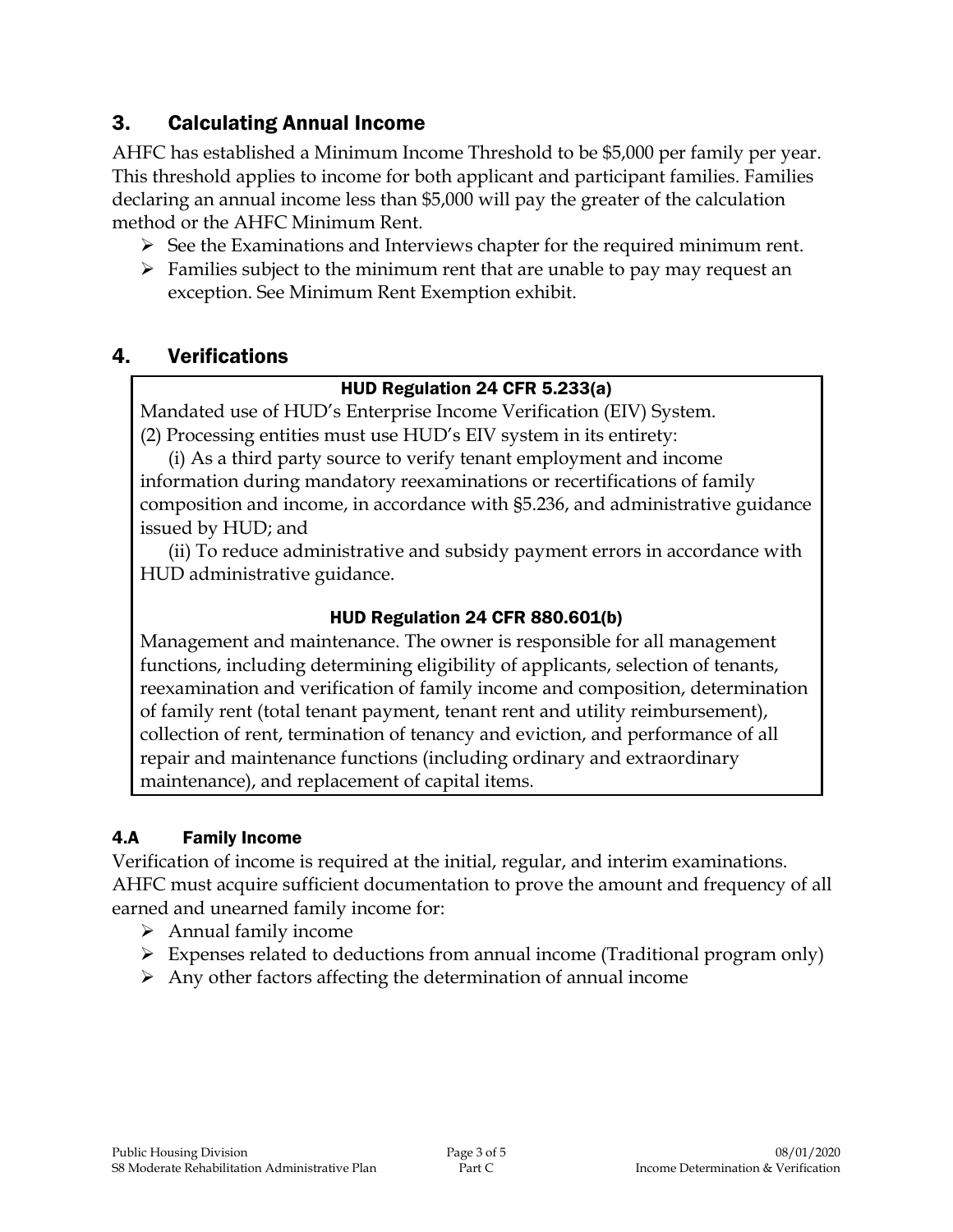- 1. When an interim reexamination is conducted, AHFC will verify and update only those elements reported to have changed.
- 2. When an income source may be partially excluded, third-party verification is required to determine the full income.
- 3. When an income source is fully excluded, no verification is required.

HUD has established an income verification hierarchy. See the Verification Hierarchy exhibit.

#### 4.B Family Status

#### AHFC Policy

Each family determines the members of its household. The family will self-certify family composition by signatures of all adult family members on required documents. Family and composition status will be updated and verified as necessary.

## 4.B.1. Adult Proof of Identity

AHFC requires all adult applicants/participants to furnish picture verification of legal identity.

#### 4.B.2. Citizenship

See the Meet Citizenship Requirements exhibit to verify citizenship status for each family member.

## 4.B.3. Disabled Person

Persons may verify their status as a person with a disability for purposes of allowances or deductions from income or for reasonable accommodation.

## 4.B.4. Elderly or Near Elderly Person

To qualify, a person must submit proof of their age.

## 4.B.5. Live-In Aide

See the Live-In Aide exhibit for live-in aide documentation and verification procedures.

## 4.B.6. Minors – Custody

Each family must document the custody of minors in the household. For assisted households with dual custody of children, children may be claimed as dependents in **one assisted** household. Families must determine which household will claim both the income and deductions for the children; the children **may not** be posted in two households. AHFC will evaluate these situations on a case-by-case basis.